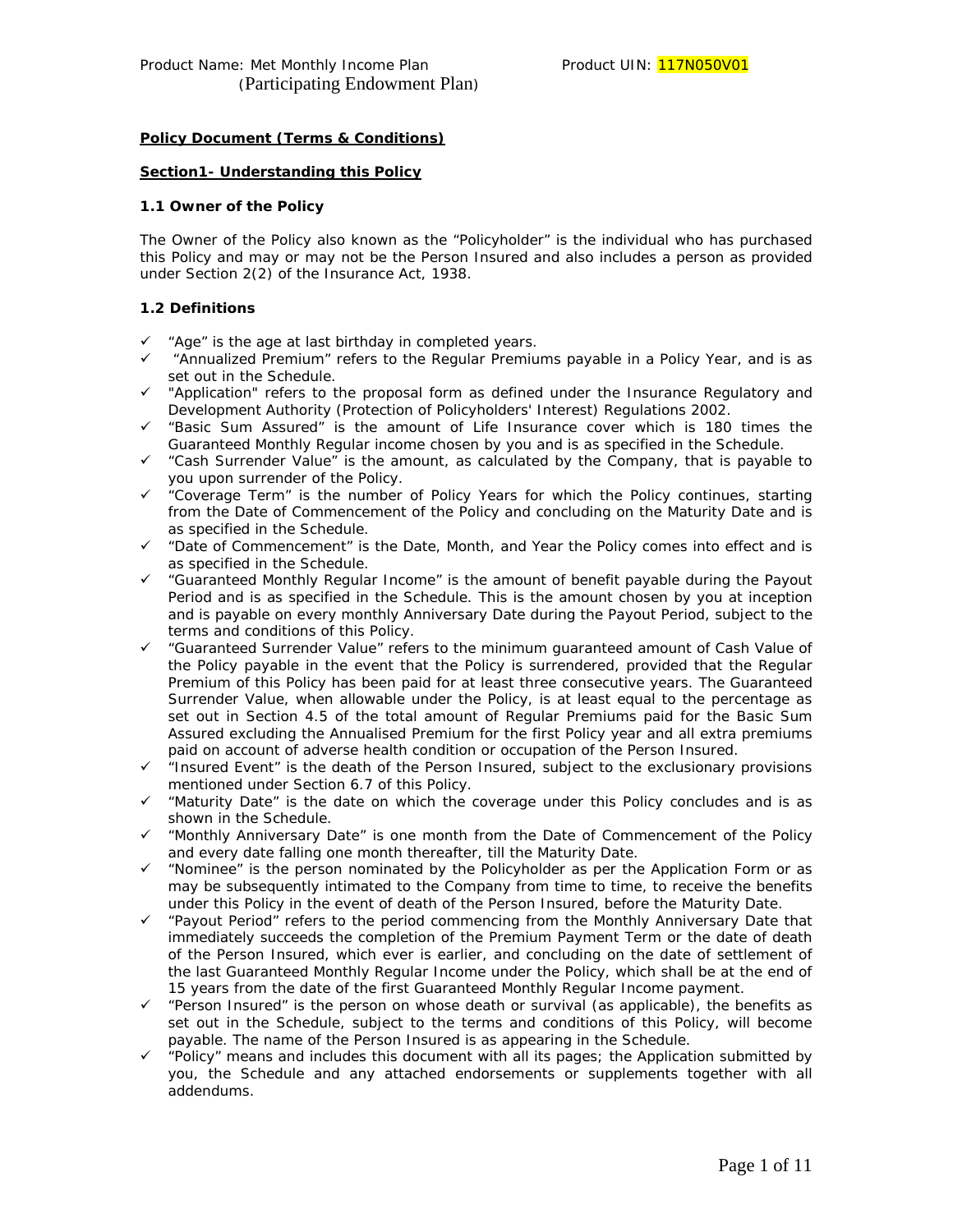Product Name: Met Monthly Income Plan Product UIN: <sup>117N050V01</sup> (Participating Endowment Plan)

- $\checkmark$  "Policy Anniversary Date" is one year from the Date of Commencement of the Policy and every date falling one year thereafter, till the Date of Maturity.
- 9 "Policy Year" is measured from the Date of Commencement of the Policy and is a period of twelve consecutive calendar months.
- 9 "Premium Payment Term" is the number of Policy Years for which the Policyholder is required to pay the Annualised Premium and is as specified in the Schedule.
- $\checkmark$  "Regular Premium" is the regular payments to be made by you, to keep the Policy in force, in accordance with the frequency of payment chosen by you and is as specified in the Schedule.
- 9 "Rider" is a supplementary benefit payable to the Policyholder on a specified event and is allowed as an add-on to the main benefit. The Rider available in this plan is the Accidental Death Benefit. Rider details are separately available in the Rider Policy.
- $\checkmark$  "Schedule" refers to the schedule issued by the Company to evidence the Insurance Cover and forms part of the Policy.
- $\checkmark$  "We", "us", "our" and "Company" refers to MetLife India Insurance Company Limited.
- $\checkmark$  "You" and "Your" refers to the Owner of the Policy.

### **1.3 The Contract**

This means the Policy and any other document(s) called for by the Company and submitted by you to enable it to process your Application.

## **1.4 Coverage Term, Premium Payment Term & Payout Period**

The following are the Coverage Term options available under this Policy and the corresponding Premium Payment Term and the Payout Period:-

| Coverage<br>Term | <b>Premium Payment Term</b> | <b>Payout Period</b> |
|------------------|-----------------------------|----------------------|
| 20 years         | 5 years                     | 15 years             |
| 25 years         | 10 vears                    | 15 vears             |

The Coverage Term option chosen by you in your Application, is as set out in the Schedule, and cannot be altered at any time later.

### **Section 2**

### **Policy Description**

Met Monthly Income Plan is the name of the product of the Company. It is a traditional endowment life insurance plan and is participating in nature.

The Policy provides for participation in the distribution of surplus or profits that may be declared by the Company.

### **Section 3 – Policy Benefits**

### **3.1 Death Benefits**

Upon the death of the Person Insured and provided that the Policy is in full force and effect, the Company shall pay, subject to the Policy terms and conditions and prevailing laws, to the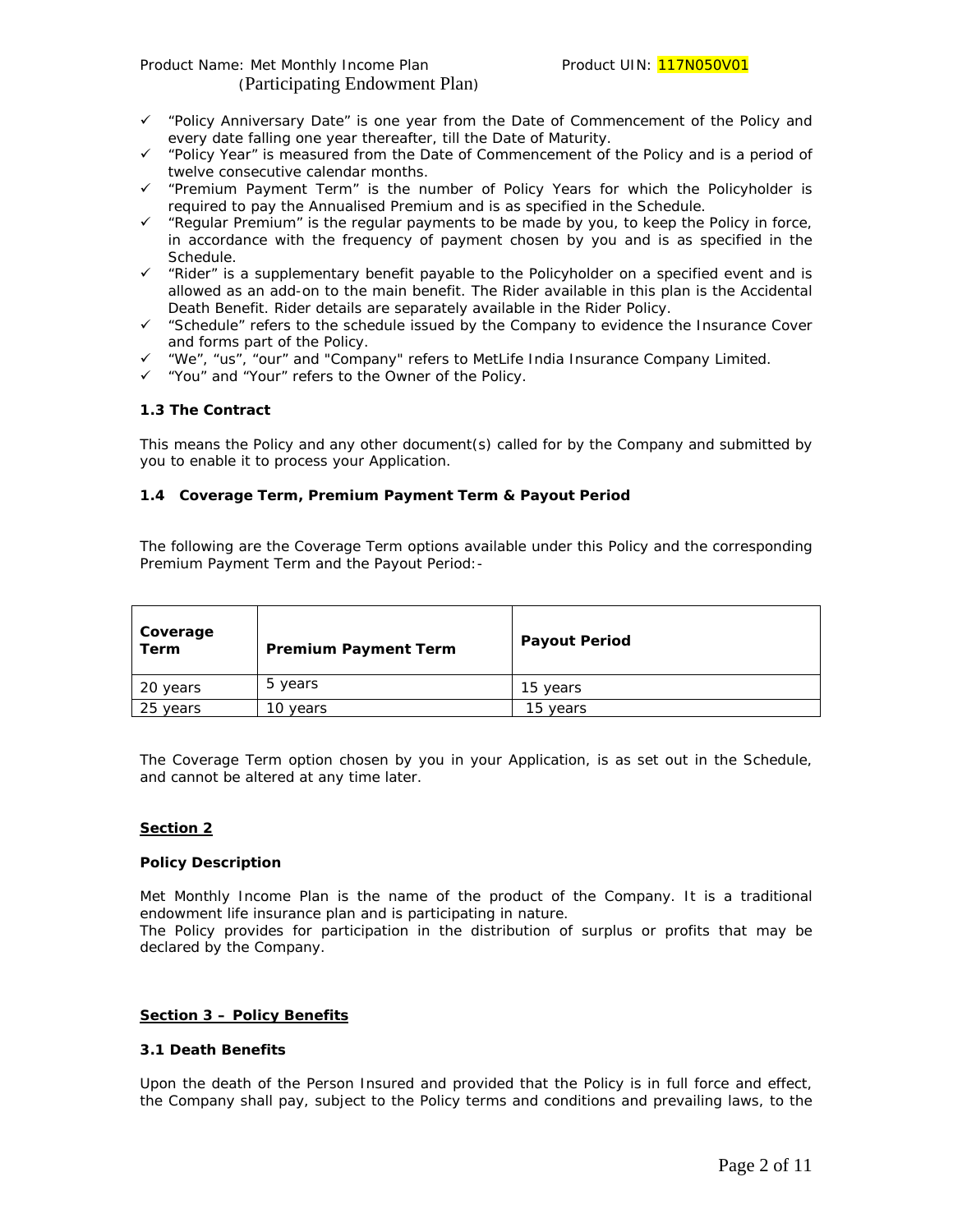Beneficiary (as set out in Section 6.3) or you (If the Person Insured is different from the Policy Owner) the following Death Benefit:

# **a) If the Death of the Person Insured occurs during the Premium Payment Term**

 25% of the Basic Sum Assured under the Policy plus all the Simple Reversionary Bonuses accrued till then will be paid immediately on death, provided that the claim has been admitted for payment by the Company. The Policy continues after the death of the Person Insured and the Guaranteed Monthly Regular Income chosen at inception will commence from the first Monthly Anniversary falling immediately after the date of the death and continue to be paid to the Nominee / Beneficiary for the next 15 years. At the end of 15 years from the date of the first Guaranteed Monthly Regular Income payment, the Policy ceases with payment of Terminal Bonus (as mentioned in Section 3.3 (ii)), if any. However the Policy shall not eligible to participate in the Simple Reversionary Bonuses declared by the Company, after the date of death of the Person Insured.

## **b) If the Death of the Person Insured occurs during the Payout Period**

 25% of the Base Sum Assured under the Policy plus all the Simple Reversionary Bonuses accrued till then will be paid immediately on death, provided that the claim has been admitted for payment by the Company. The Policy continues after the death of the Person Insured and the balance of the Guaranteed Monthly Regular Income chosen at inception will continue to be paid to the nominee / beneficiary till maturity.

 The maximum period of payment of the Guaranteed Monthly Regular Income is 15 years.

*Note: In case of death of the Beneficiary / Nominee during these guaranteed monthly regular income payments period, the same will be made to the legal heir's of the Person Insured or the Policyholder (in the event that the Person Insured is different from the Policyholder).* 

## **3.2 Survival Benefits**

Subject to the Policy being in force for full Sum Assured and upon the end of the Premium Payment Term, Guaranteed Monthly Regular Income as opted by you at inception will be payable on every Monthly Anniversary during the Payout Period. The Guaranteed Monthly Regular Income payments shall commence from the Monthly Anniversary Date that immediately succeeds the completion of the Premium Payment Term.

The Guaranteed Monthly Regular Income payments would cease upon payment of the Maturity Benefit. This survival benefit (Guaranteed Monthly Regular Income) will be proportionately reduced in case of Reduced Paid-Up policies as defined in Section 4.4

### **3.3 Bonus**

The bonuses are not guaranteed and they are based on the actual experience of the Company. There are two types of bonuses

#### i) Simple Reversionary Bonus

Subject to the Policy being in force (other than as a Reduced Paid-up Insurance under Section 4.4 (1), you or the nominee (as applicable) will be eligible for Simple Reversionary Bonus. At the end of each financial year the Company may declare a rate of Simple Reversionary Bonus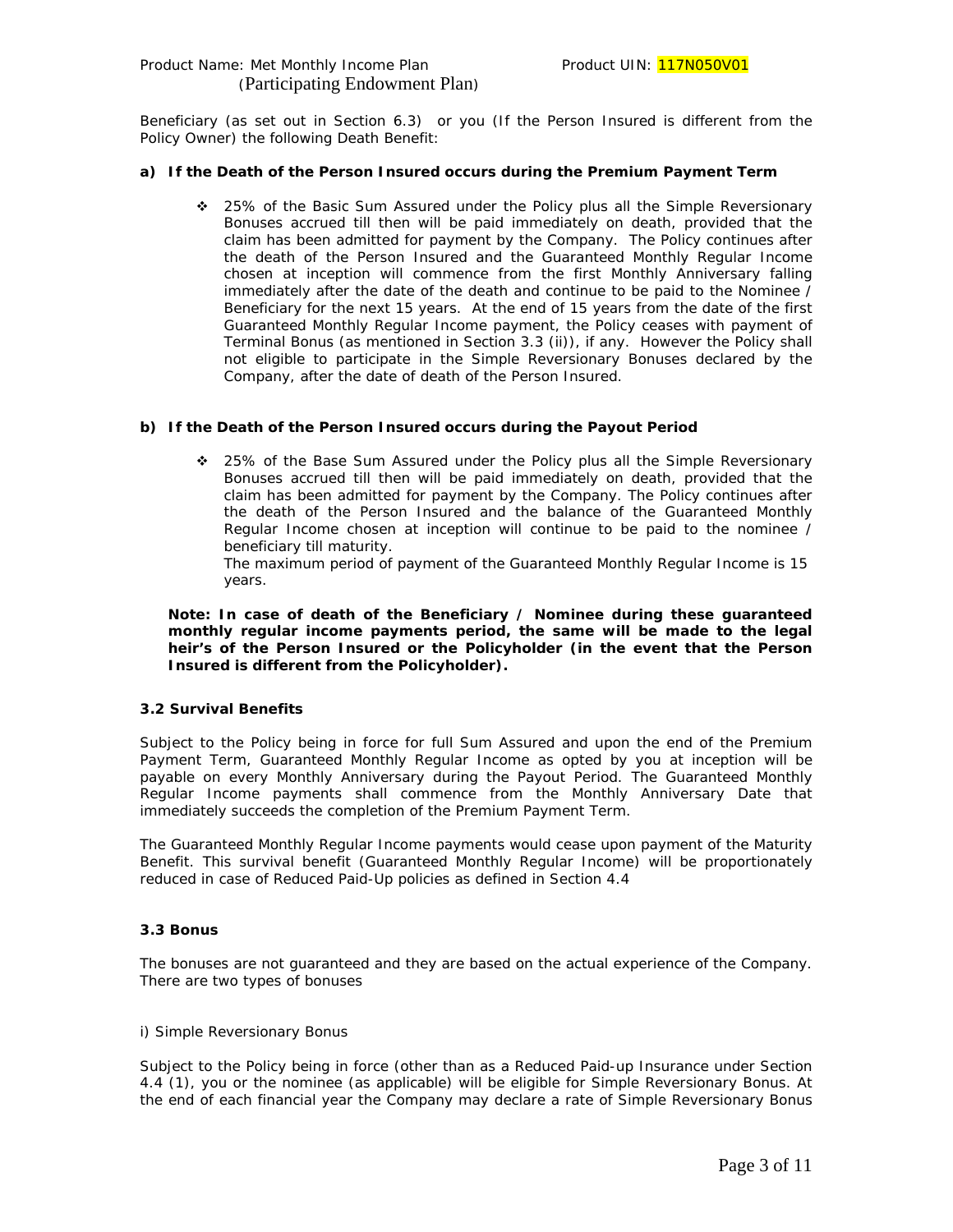## Product Name: Met Monthly Income Plan Product UIN: <sup>117N050V01</sup> (Participating Endowment Plan)

expressed as a percentage of the Basic Sum Assured. Simple Reversionary bonus, once declared, shall vest in the Policy and will be credited on each Policy anniversary occurring immediately after the declaration of bonus provided all the premiums have been paid. The Simple Reversionary Bonus shall be paid along with either of the Death, Surrender or Maturity Benefit, whichever applicable

Simple Reversionary Bonus is declared by the Company starting from year 3 onwards based on the Company's experience and this is not guaranteed. The Simple Reversionary Bonus will not accrue for the death claim policies after settlement of death claim.

### ii) Terminal Bonus

Depending on the experience of the Company, the Company may also declare a Terminal Bonus at the time of maturity of the Policy or at the time of the payment of the last Guaranteed Monthly Regular Income (applicable only in case of a death claim during the Premium Payment Term). The Terminal Bonus will be expressed as a percentage of the accrued Simple Reversionary Bonus. The Terminal Bonus is payable only on Maturity or at the time of payment of the last monthly Guaranteed Regular Income payment, as applicable, and the same is not guaranteed.

## **3.4 Maturity Benefits**

Subject to the Policy being in force and upon the Person Insured surviving to the Maturity date, the Maturity Benefit payable shall be equal to the total of the Simple Reversionary Bonus and Terminal Bonus as provided in Section 3.3.

The Maturity Benefit is payable on the Maturity Date set out in the Schedule. All benefits payable under the Policy shall cease upon the payment of the Maturity Benefit.

## **3.5 Accidental Death Benefit Rider** (UIN: 117C014V01)

In the unfortunate event of death due to an accident an optional additional Rider benefit is also payable as per the rider contract. This Rider benefit is available only in the event that the same has been opted for by the Policyholder in the Application and the necessary Rider premiums have been received by the Company.

### **Section 4 – Policy Premiums**

**4.1** The Regular Premiums are periodic premiums payable by the Policyholder on the respective due dates for payment in the frequency chosen (Monthly / Quarterly/ Half Yearly/ Yearly) and are as specified in the Schedule. Any statutory levies including Service Tax, which are applicable/imposed on the Regular Premium needs to be paid by you, in addition to the Regular Premium. MetLife reserves the right to charge and collect any other taxes and/or levies as may be imposed by applicable legislation, from time to time, without any prior intimation.

## **4.2 Grace Period**

The Regular Premiums are payable on the due date for payment and in any case not later than the grace period of 30 days from the due date for Quarterly/Half yearly/Yearly frequencies and 15 days from the due date for monthly frequency, respectively. During the grace period, the Policy shall continue to be in force for the Insured Event.

If the Regular Premium is not paid within the grace period, the Policy shall lapse and have no further value except as may be provided under Section 4.4.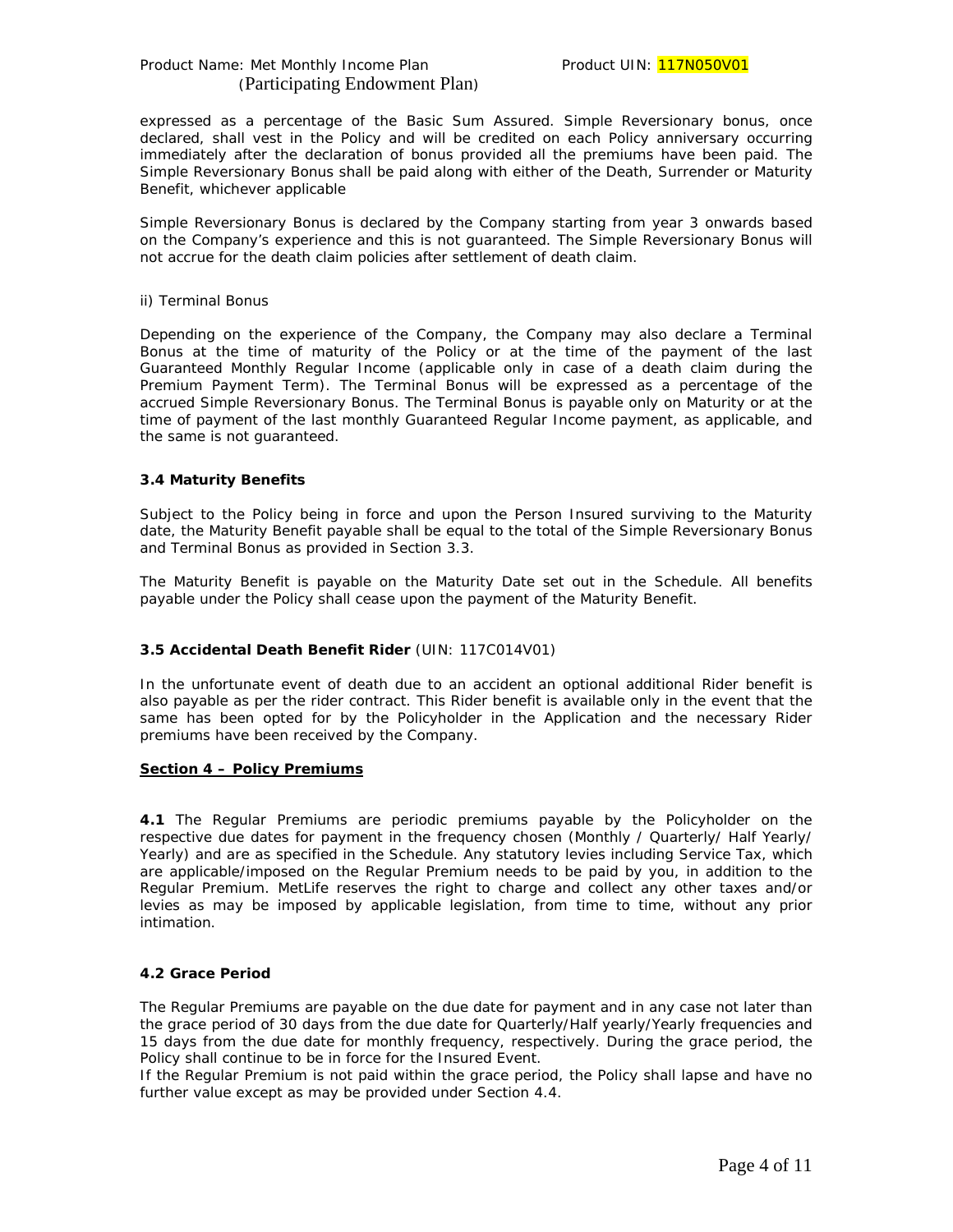### **4.3 Reinstatement**

When the Regular Premium is not paid within the grace period, the Policy shall lapse. You may, however, reinstate the Policy while the Person Insured is alive if you:

- Request in writing for reinstatement with in three (3) years from the date of the Policy being lapsed.
- \* Provide satisfactory evidence of insurability to us and fill all such requirements which may be reasonably prescribed by us.
- \* Pay all due Regular Premiums till the date of reinstatement along with applicable charges (if any) and compound interest at the rate prescribed by the Company at the time of such reinstatement.
- On fulfilment of any other reinstatement requirement as specified by the Company from time to time.

### **4.4 Non-Forfeiture options upon Non-Payment of Regular Premiums**

If all Regular Premiums have been paid for at least three (3) full Policy Years and any subsequent premium is not duly paid, you shall have the following options:

i) Convert the Policy to a Reduced Paid up Insurance

If the Regular Premiums for at least three full years have been paid and no further due premiums are paid, then the Policy will be eligible for a non-forfeiture benefit. The non-forfeiture benefit will be a Reduced Paid Up Policy ("Reduced Paid-up Insurance"). The amount of the Reduced Paid-up Insurance shall be determined by multiplying the Basic Sum Assured with the ratio of the number of Regular Premiums paid to the total number of Regular Premiums payable during the Premium Payment Term. The Guaranteed Monthly Regular Income payments will then become the Reduced Paid Up Value divided by 180 and the same will be payable as Survival Benefit. In case of death of the Person Insured an additional payment of 25% of the Reduced Paid- Up Value will be paid together with the accrued Simple Reversionary Bonus. If the reduced monthly income is less than Rs. 1000, then the Survival Benefit will be paid on a yearly basis. The Reduced Paid-up Insurance is not eligible for any future Simple Reversionary Bonuses and Terminal Bonus.

### **Or**

ii) Surrender the Policy

If the Regular Premiums for at least three full years have been paid, the Policy acquires a Surrender Value as set out in Section 4.5. Instead of continuing with the Policy the same may be surrendered for its Surrender Value. Upon Payment of the Surrender Value, the Policy terminates and all other benefits payable by the Company under the Policy shall cease.

### **4.5 Surrender Value**

The Policy acquires a Surrender Value provided:

- a) The Policy has been in full force for at least three years, and
- b) All Regular Premiums up to the third Policy Anniversary has been paid in full.

**Guaranteed Surrender Value**: Guaranteed Surrender Value is equal to 30% of the Regular Premiums paid excluding the first year Annualised Premium and any extra premiums paid on account of adverse health condition or occupation of the Person Insured, if any, less the Survival Benefits already paid.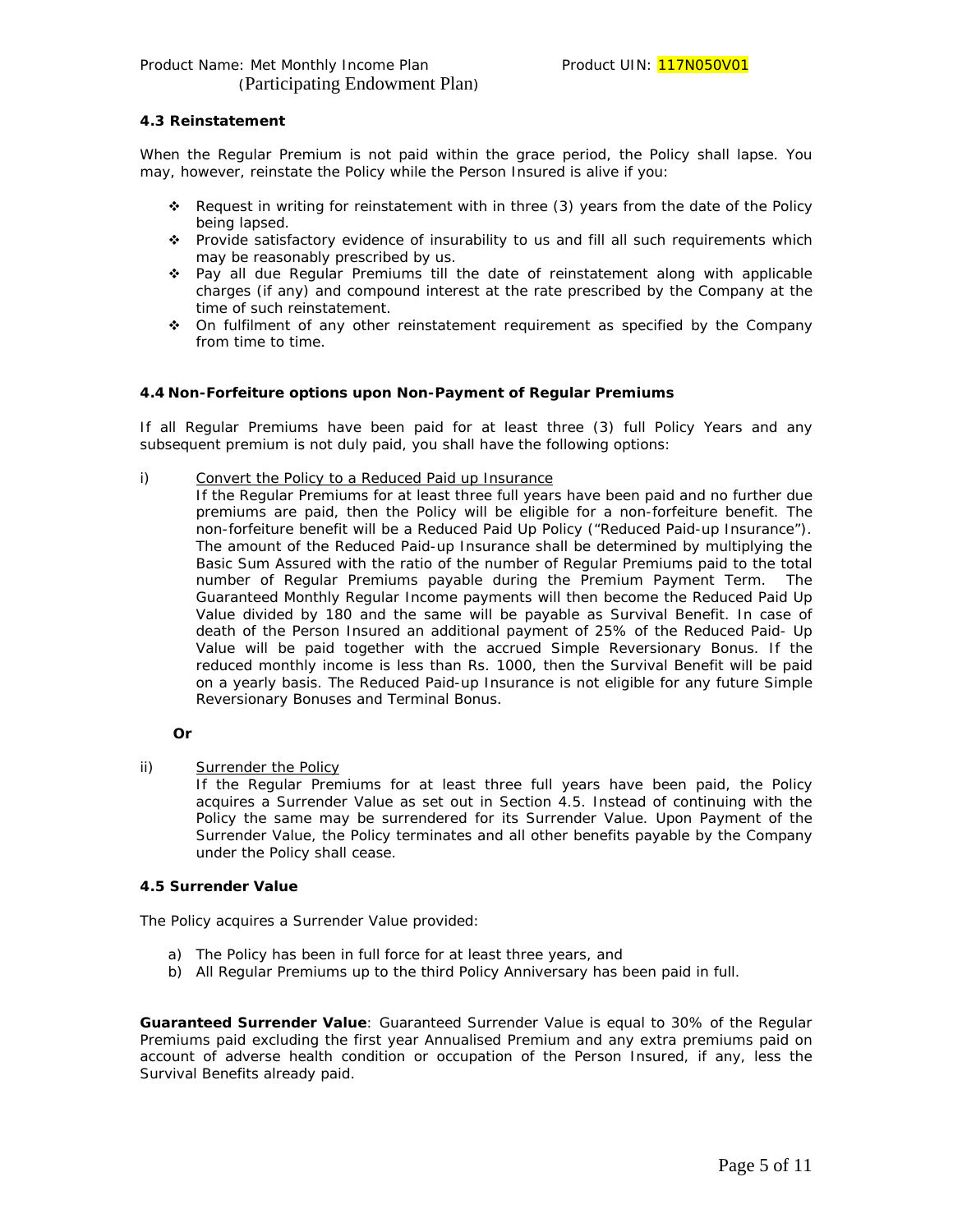The Guaranteed Surrender Value payable will be subject to any statutory or any other restrictions/requirements as may be applicable.

**Cash Surrender Value:** The Policy may acquire a Cash Surrender Value which shall, at no point of time, be lesser than the Guaranteed Surrender Value. The Cash Surrender Value will depend on the Paid- Up Value as defined in Section 4.4(i) suitably reduced by the Survival benefits already paid and the surrender value factor.

The Cash Surrender Value will be quoted only on receipt of a surrender request and the surrender value factor depends on the then prevailing market conditions and is not guaranteed. The Company can change the surrender value factors at any time during the term of the Policy, at its discretion.

## **Section 5 – Termination of the Policy**

The Policy will be terminated on the earliest of the following:

- \* The Date on which the Policy is surrendered.
- \* At the expiry of three years from the date of lapsation, when the Policy has not been reinstated and provided the said Policy has not acquired any value under Section 4.4.
- On the Company's payment of the Maturity Benefit on the Maturity Date of the Policy or the payment of the last Guaranteed Monthly Regular Income payment (in case of a death claim during the Premium Payment Term).

### **Section 6 - General Provisions**

### **6.1. Free Look Provision**

You have a period of 15 days from the date of receipt of the Policy document to review the terms and conditions of this Policy. If you have any objections to any of the terms and conditions, you have the option to return the Policy stating the reasons for the objections and you shall be entitled to a refund of the Regular Premiums paid subject only to a deduction of a proportionate risk premium for the period of cover in addition to the expenses incurred on medical examination (if any) and the stamp charges.

All your rights under this Policy shall immediately stand extinguished at the cancellation of the Policy.

### **6.2. Policy Loan**

Loan is not available under this Plan

### **6.3. Beneficiary**

The Beneficiary/Beneficiaries is/are the person or persons that you may nominate (in accordance with Section 39 of the Insurance Act, 1938) or assign (in accordance with Section 38 of the Insurance Act, 1938), to receive the insurance proceeds upon death of the Person Insured.

In case of a nomination a "Contingent Beneficiary" can be named by you, to receive insurance proceeds in case the original Nominee is no longer alive. While the Person Insured is alive, you may change any Beneficiary or Contingent Beneficiary (other than in the event of an assignment in accordance with Section 38 of the Insurance Act, 1938).

Where the Nominee is a minor, you may appoint any person to receive the benefits payable during the minority of the Nominee. If there are more than one Beneficiary, and unless you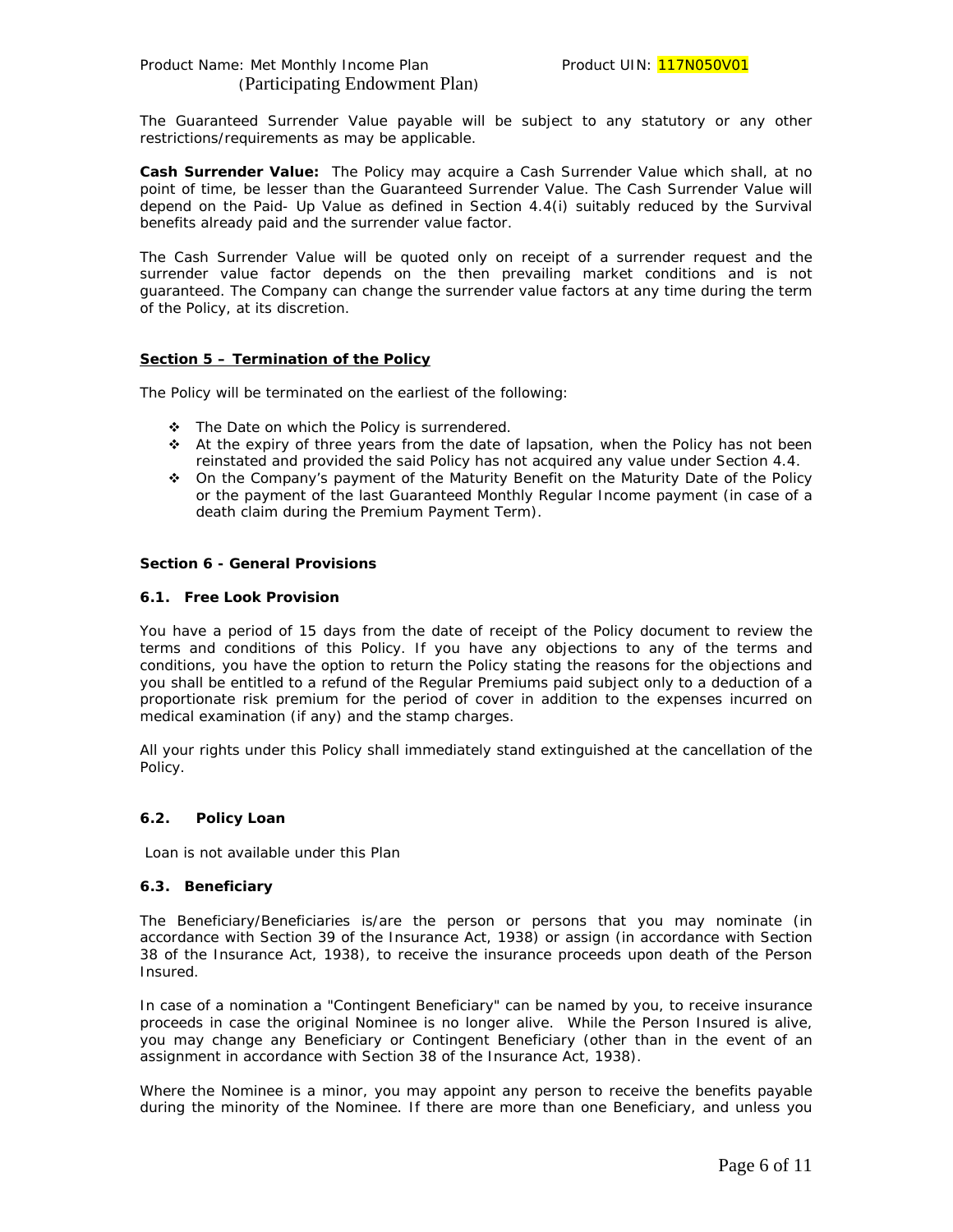have chosen otherwise, upon death of the Person Insured, the benefits will become payable in equal shares to all the Beneficiaries.

Where the owner of the Policy is different from the Person Insured and no nomination has been made under the Policy, the Owner of the Policy shall be the Beneficiary and in the event of the death of the Policy owner, the Beneficiary/ Beneficiaries shall be the executors, administrators or other legal representatives of the Policy Owner.

## **6.4. Assignment**

You may assign this Policy by written notice as per the provisions of Section 38 of the Insurance Act, 1938, and in such an event, the rights of the Person Insured and/or the Nominee(s) shall be subject to such an assignment in favour of the assignee.

## **6.5. Nomination**

Where the Policyholder is also the Person Insured, the Policyholder may at any time before the Policy matures, nominate a person/(s) to receive the Policy Benefits in the event of the death of the Person Insured before maturity. Where the Owner of the Policy is different from the Person Insured, nomination of a beneficiary is not permissible as per Section 39 of the Insurance Act, 1938.

Where such Nominee is a minor, the Policyholder may also appoint any person who is a major (also referred to as "Appointee"), to so receive the Policy Benefits during the minority of the Nominee. The Company will not recognize a nomination or a change in nomination for the Policy, until it receives a written notice of the nomination or change in the nomination from the Policyholder at its office. The Company will not express any opinion on the validity or legality of the nomination. Policyholder can make a nomination only with regard to the entire Policy. If no Nominee is alive at the time of death of the Person Insured, the Policyholder's estate shall be deemed to be the Nominee.

## **6.6 Alterations**

The Policyholder has the option to make the following alterations to the Policy: The permitted alterations are: Change of Premium Payment frequency; Change of Nominee Details; and Change of Assignment Details.

Only a duly authorized officer of the Company has the power to make alterations in the Policy, as per your request. Neither the Company's Financial Advisor nor anyone other than a duly authorized officer of the Company has the power to waive any of the rights or requirements of the Policy.

## **6.7 Suicide Exclusion**

In the event the Person Insured commits suicide, whether sane or insane at that time, within one year from the Date of Commencement of insurance cover or the date of issue of the Policy (as set out in the Schedule) or the date of the last reinstatement, whichever is later, the insurance cover shall be void and we shall not be liable to pay any of the benefits provided under the Policy, including but not limited to the Basic Sum Assured. However, the Regular Premiums paid shall be refunded without interest, less the expenses incurred on medical examination (if any) and stamp charges.

## **6.8 Proof of Age**

The age of the Person Insured is based on the proof of age submitted and the premiums are calculated on the last birthday prior to the Date of Commencement of the risk under the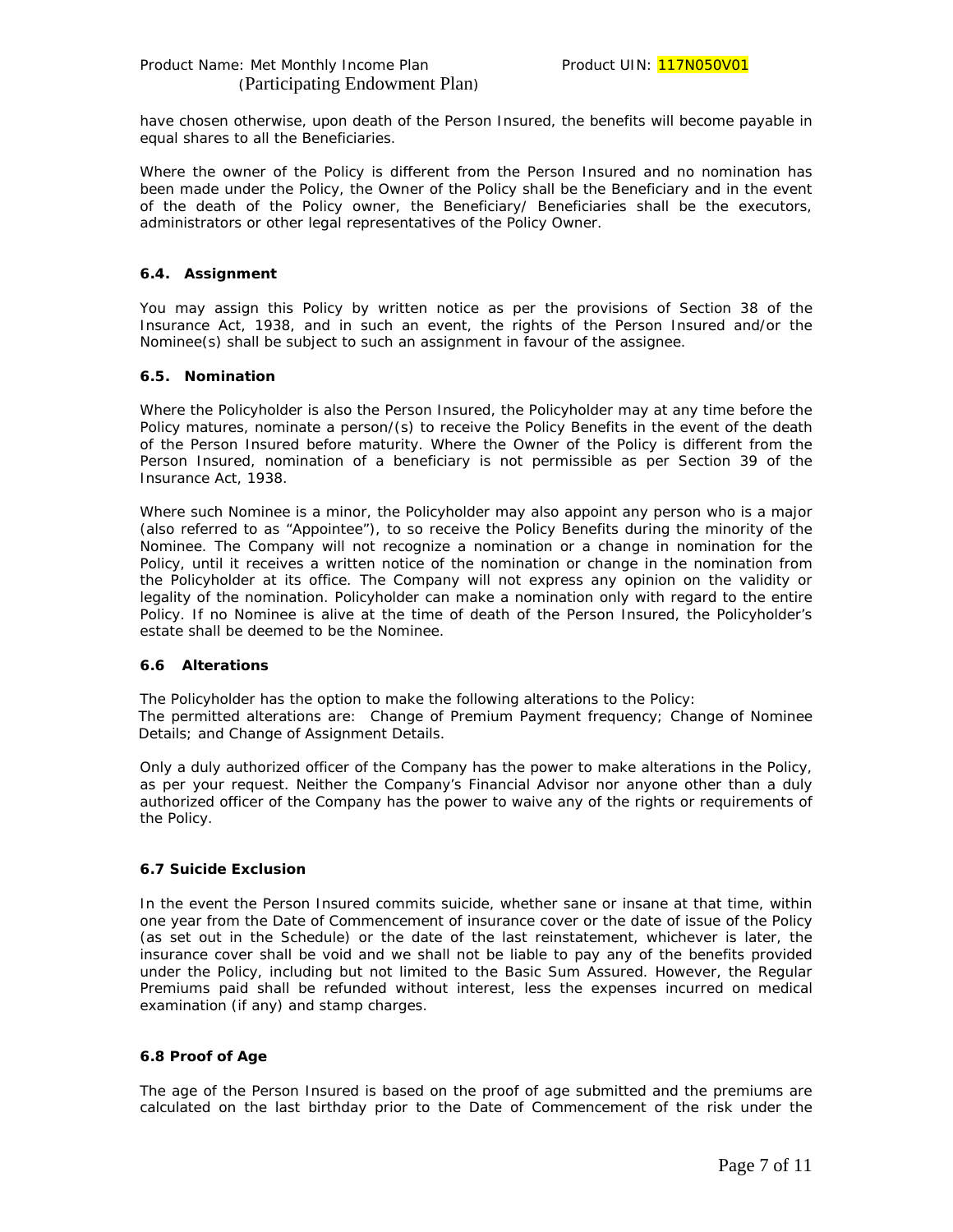Policy. Should the actual age of the Person Insured differ from the age stated in the Application, we shall, without prejudice to our right to void or cancel the Policy or other statutory rights and/ or remedies be entitled to the following at any time during the Policy term:

- If the actual age proves to be higher than what is stated in the Application, the Basic Sum Assured would be adjusted to that which would have been purchased by the amount of premium paid, had the age been correctly stated; or
- If the actual age proves to be lower than what is stated in the Application, the premium paid in excess will be refunded to the Owner without interest or may be adjusted towards future premium. The Policy will continue to be in force as per the terms specified therein; or
- If the Person Insured's actual age is such that it would have made him/ her ineligible for the insurance cover stated in the Policy, the Company reserves the right at its sole discretion to take such action as may be deemed appropriate including cancellation of the Policy and forfeiture of Premium(s) received.

## **6.9 Travel, Residence and Occupation**

This Policy does not impose any restrictions on residence or occupation except as otherwise provided by law.

There would be no restrictions on travel except to areas notified by local governments for "Travel Advisory" risks.

## **6.10 Disclosure**

This Policy has been issued on your representations that you have made full and accurate disclosures of all material facts and circumstances and that you have not misrepresented or suppressed any material facts or circumstances. In the event it comes to our knowledge that you have misrepresented or suppressed any material facts and circumstances we shall reserve the right to take such action, as we deem appropriate including cancellation of the Policy and forfeiture of the Regular Premium(s) received.

## **6.11 Incontestability**

In accordance with the provisions of Section 45 of the Insurance Act, 1938, "No Policy of life insurance effected before the commencement of this Act shall after the expiry of two years from the date of commencement of this Act and no Policy of life insurance effected after the coming into force of this Act shall after the expiry of two years from the date on which it was effected, be called in question by an insurer on the ground that a statement made in the proposal for insurance or in any report of a medical officer, or referee, or friend of the Person Insured, or in any other document leading to the issue of the Policy, was inaccurate or false, unless the insurer shows that such a statement was on material matter or suppressed facts which it was material to disclose and that it was fraudulently made by the Policy owner and that the owner knew at the time of making it that the statement was false or that it suppressed facts which it was material to disclose:

Provided that nothing in this section shall prevent the insurer from calling for proof of age at any time if he is entitled to do so, and no Policy shall be deemed to be called in question merely because the terms of the Policy are adjusted on subsequent proof that the age of the Person Insured was incorrectly stated in the proposal."

# **6.12 The Policyholder's Rights**

To exercise your rights under this Policy, you should follow the procedures stated in this Policy. If you want to request a change of beneficiary, change an address or request any other action by us, you should do so only on the forms prescribed for each purpose. These forms are available with your Financial Advisor or from the Company's local office.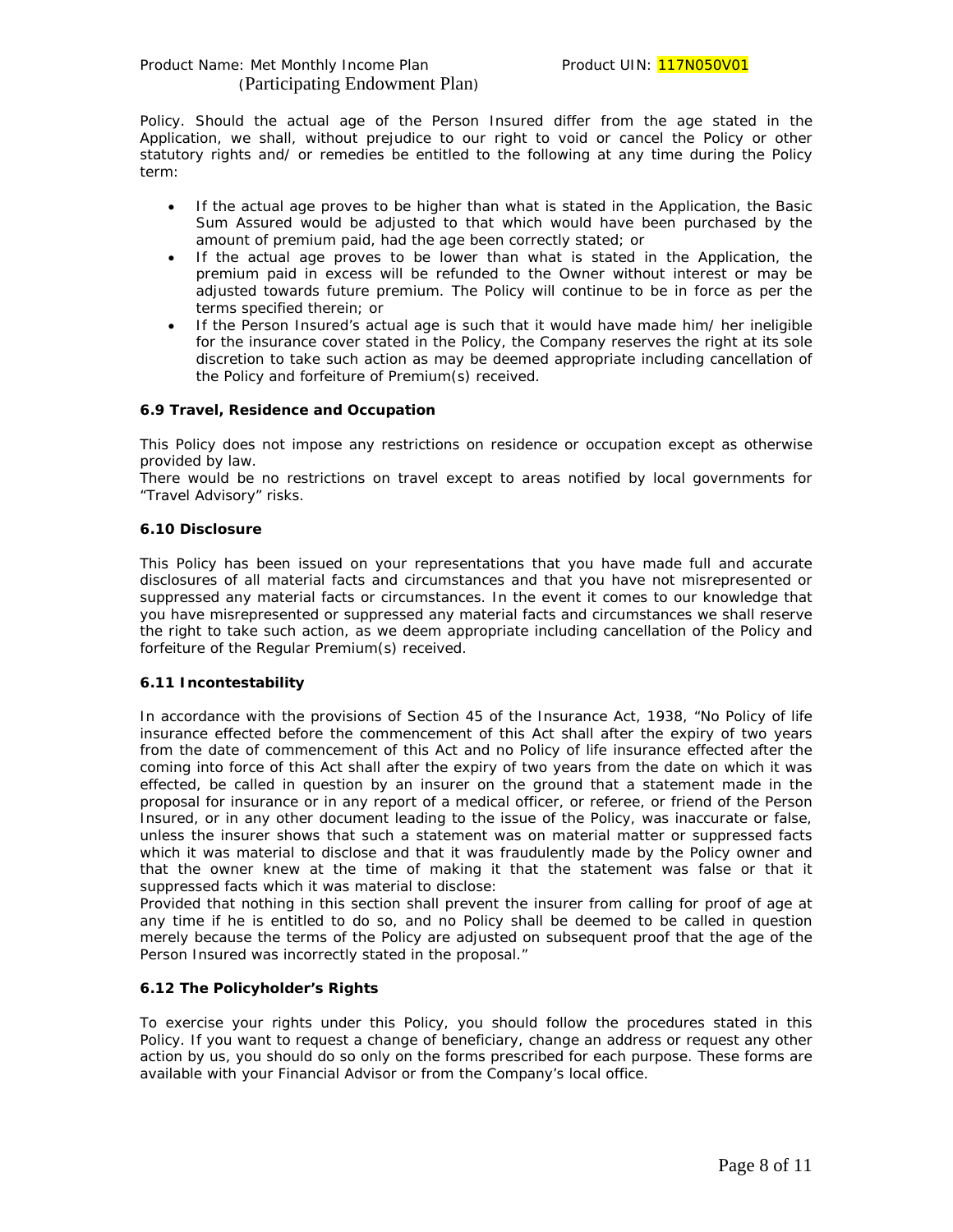### **6.13 Loss of the Policy Document**

If the Policy document is lost or destroyed, at your request and on fulfilment of prescribed conditions, the Company may issue a duplicate Policy document duly endorsed to show that it is issued following the loss or destruction of the original document. The Company has the right to charge a fee up to Rs. 1500 for the issue of a duplicate Policy document

Upon the issue of a duplicate Policy, the original document will cease to have any legal effect.

### **6.14 Governing Laws and Jurisdiction**

The terms and conditions of the Policy shall be governed by and subject to the laws of Republic of India. All Premiums and Benefits are expressed and payable in Indian Rupees. The parties shall be subject to the jurisdiction of the law courts situated at Bangalore for all matters and disputes arising from relating to or concerning the application and declaration and the Policy.

## **6.15 Taxation**

The Tax benefits on the Policy would be as per the prevailing provisions of the tax laws in India and are subject to changes made therein from time to time. If required by the relevant legislations prevailing from time to time, the Company will withhold taxes from the benefits payable under the Policy.

Taxes, including any cess, surcharge or other levies thereon, and any other statutory levies, as and when applicable, will be levied on the premiums paid/payable by you.

### **6.16 Claims Procedure**

### *Death Claims*

If the Person Insured dies while the Policy is in force for the full Sum Assured, we shall settle the death claim subject to the terms and conditions of the Policy contract and prevailing laws and submission of the following documents, provided all premiums fallen due till the date of death have been paid:

- Written intimation of death by the Beneficiary/ legal heir
- The original Policy document.
- The Claim forms as prescribed by us.
- Proof of the Age of the Person Insured.
- Official death certificate issued by a competent authority acceptable to the Company.
- FIR, Police inquest report and post-mortem report where the death is due to accident or unnatural cause.
- Proof of title to the Policy like succession certificate, legal heirship certificate (applicable in the absence of a nomination).
- Discharge voucher as prescribed by us.
- Any additional documents or forms as may be required by us.

The Company reserves the right to investigate any claim and has the right to obtain all documents relating to the circumstances of a claim before payment of benefits.

### *Maturity Claims*

We shall settle the maturity claim on the Maturity Date, provided the Person Insured is alive on that date, has paid all the instalment premiums including interest, if any, till the date of maturity and submits the following requirements to us:

• The original Policy document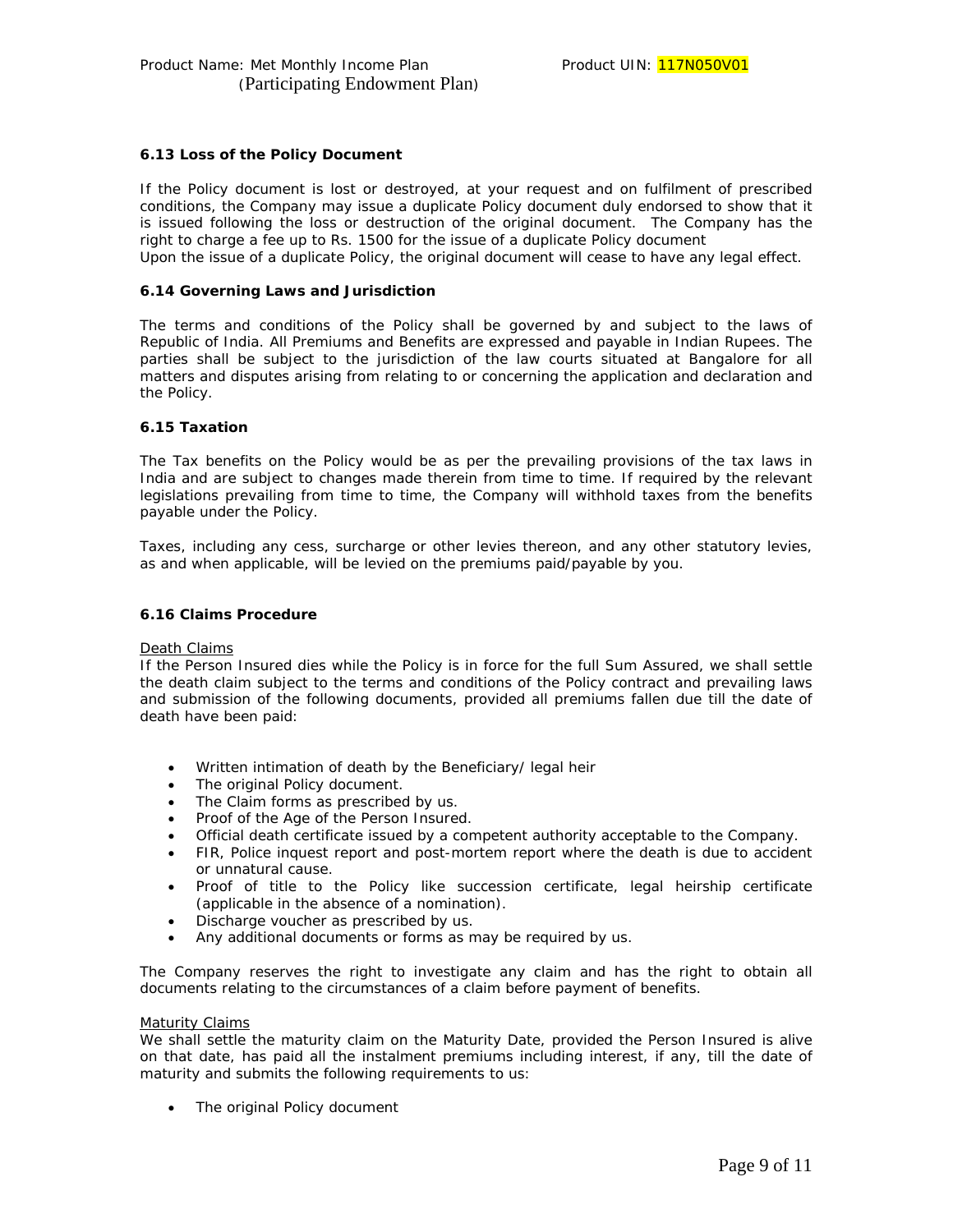- The Claim forms as prescribed by us
- The discharge voucher as prescribed by us
- Any additional forms as may be required by us

We shall settle the maturity proceeds to the Person Insured (if same as the Policy owner) or the assignee, as the case may be.

### **6.17 Grievance Redressal Mechanism**

1. In case you have any query or complaint/grievance, you may approach our office at the following address:

MetLife India Insurance Company Ltd., 'Brigade Seshamahal', 5 Vani Vilas Road, • Basvangudi • Bangalore – 560 004, India. Toll Free Help line: 1-800-425-6969 (8am –8pm) • Phone: +91 80 2650 2244 • Fax +91 80 2242 1970 Email: [indiaservice@metlife.com](mailto:indiaservice@metlife.com) • Web: www.metlife.co.in

Please address your queries or service complaints to the Customer Services Department, and your grievances to the Grievance Redressal Officer, who are authorized to review your queries or complaints or grievances, as applicable and address the same. Please note that only these employees have the authority to resolve your complaints and grievances. The Company shall in no way be responsible, or liable, or bound by, any replies or communications or undertakings, given by or received from, any financial advisor or any employee who was involved in selling you this Policy.

2. In case you are not satisfied with the decision of the above office, or have not received any response within 10 days, you may contact the following official of Insurance Regulatory and Development Authority for resolution:

Grievance cell (Complaint against Life insurer) Insurance Regulatory and Development Authority Parishrama Bhawanam, 5-9-58/B, Basheerbagh, Hyderabad – 500 004. Phone: +91-40- 6682 0964/6678 9768 (Ext –251) E-mail: [lifecomplaints@irda.gov.in](mailto:lifecomplaints@irda.gov.in) 

- 3. In case you are not satisfied with the decision/resolution of the Company, you may approach the Insurance Ombudsman at the address enclosed as Annexure A to this document, if your grievance pertains to:
	- An insurance claim that has been rejected or dispute of a claim on legal construction of the Policy
	- Delay in settlement of claim
	- Dispute with regard to premium
	- Non-receipt of your insurance document
- 4. The complaint should be made in writing duly signed by the Policyholder or by his/her legal heirs with full details of the complaint and the contact information of complainant.
- 5. As per provision 13(3)of the Redress of Public Grievances Rules 1998, the complaint to the Ombudsman can be made:
	- Only if the grievance has been rejected by the Grievance Redress Machinery of the Insurer
	- Within a period of one year from the date of rejection by the insurer
	- If it is not simultaneously under any litigation.

### **6.18 Customer Service**